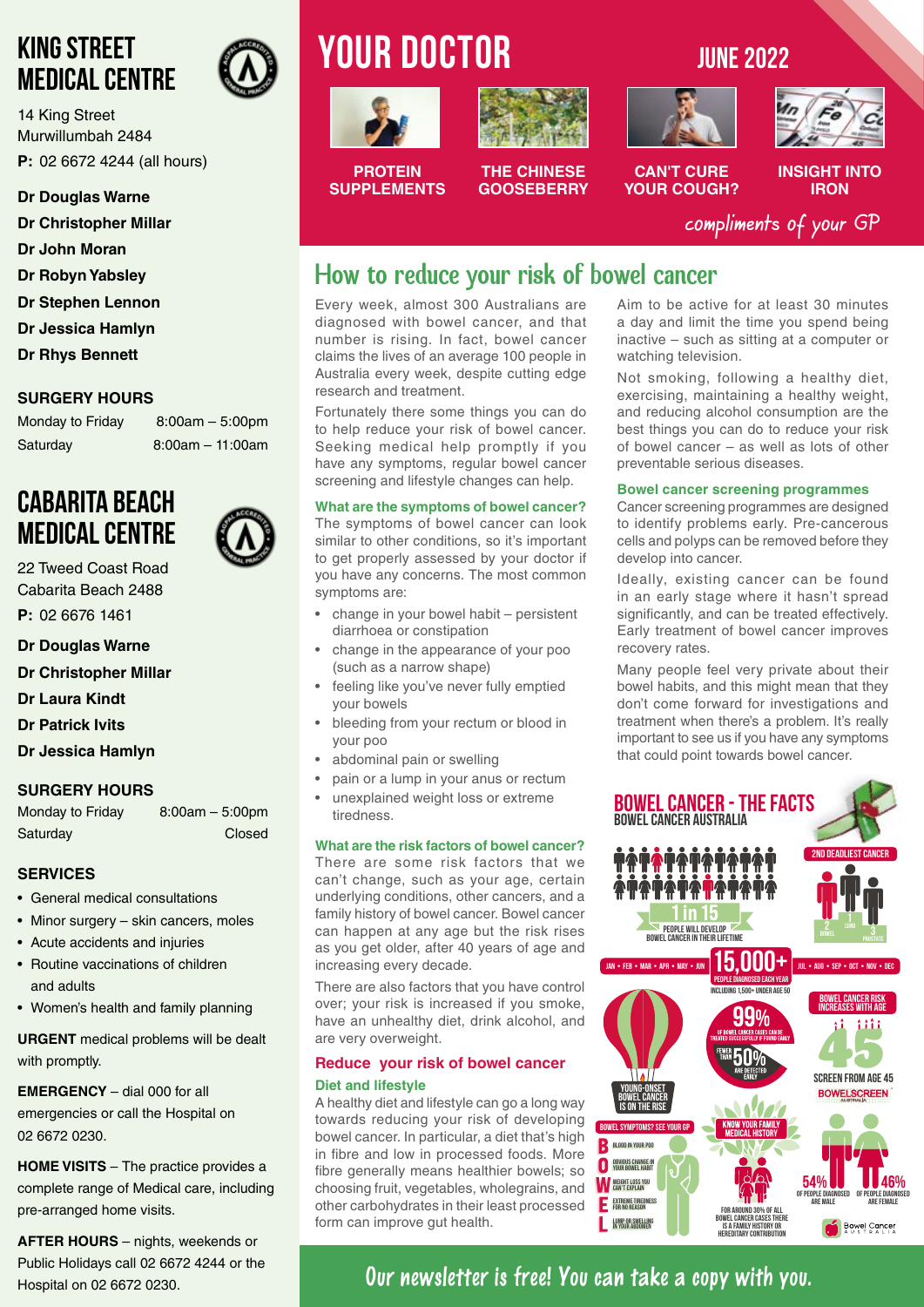### Protein supplements - more hype than health?



High protein food supplements – most commonly in the form of a powder, proteinshake, or bars – have become very popular over the last few years. It seems that more and more people are turning to a high protein diet to try and increase muscle mass and fitness. But are protein supplements really necessary?

Protein is an essential macronutrient and should make up a significant proportion of your diet. It's plentiful in nuts, seeds and pulses (such as beans, peas, and lentils), fish, meat and some dairy products. Most people can get ample protein from a healthy balanced diet.

#### **Why do we need protein?**

As well as helping to build muscle, protein is required for a healthy immune system and to help organs like your heart, brain, and skin to function well.

#### **What do protein powders consist of?**

The most common protein powders are derived from milk, eggs, and plant sources like soy, rice and pea. Quality can vary − during processing, nutrients such as carbohydrates, fats, minerals, and fibre can

be removed, while other ingredients, such as collagen, flavouring and sweeteners may be added.

#### **Do we need protein supplements?**

As we age we lose muscle, and in some cases − such as people with a low appetite, or on a restricted diet – a protein supplement may help increase strength and muscle mass. However this is usually more effective through food and exercise.

While athletes may look to protein supplements as a way of getting extra muscle-building nutrients, even on a rigorous bodybuilding regime, it's easy to get plenty of protein from whole foods.

Any protein you eat which is more than what your body needs will either be excreted from your body, or stored – which can make you gain weight.

Protein shakes may seem an easy way to get protein, but they don't contain all the nutrients of a healthy meal so they shouldn't be used as a meal replacement. In addition, having too much protein can cause health problems so it's advisable to get professional advice before taking any supplements.

### Can't cure your cough?

Coughing is a reflex, our body's way of trying to expel anything irritating our airways. We cough when we breathe in irritants, or when we have an illness.

Coughing can accompany an acute (shortterm) illness, or can be part of a chronic (long-term) condition. A cough can persist even after other symptoms resolve and can sometimes indicate an underlying problem, or even sometimes be a sideeffect of medication.

The type of cough can sometimes give us a clue as to its cause; it may be:

**Wet** – a 'productive' or wet cough is the kind where you cough up phlegm from your airways.

**Dry** – a cough that doesn't bring up phlegm.

**Chronic** – the exact nature of a chronic cough depends on its cause; it may be wet or dry, with or without phlegm.

#### **Causes for a cough**

The most common cause for an acute cough is an upper respiratory tract infection, usually caused by a virus like cold, flu, or Covid. Most mild viral infections clear up with rest and basic care at home.

A lower respiratory tract infection like pneumonia also causes a cough, and a bacterial infection might need medication. A cough can linger on for several months after an illness.

Coughing can also be associated with allergies, especially to airborne irritants like dust or pollen.

Reasons for longer-term coughing include chronic conditions such as:

- asthma
- chronic obstructive pulmonary disease (COPD) − a form of lung damage
- heart failure
- lung cancer
- Bronchiectasis − lung scarring which can happen when you have ongoing infection in your lungs.

#### **Managing a cough at home**

Staying generally fit and healthy means you have a good foundation for fighting infections and helping your body manage illnesses well. That means a healthy diet, staying well hydrated, and – especially important for a cough – not smoking. Drinking plenty of fluids can help with a cough and sore throat. Some people find a spoonful of honey helpful, and cough syrups may soothe the throat.

Any underlying conditions which can contribute to a cough need careful management so it's important to follow medical advice and attend routine checkups, as well as recognising when your condition is worsening or flaring up.

#### **When to see a doctor**

A cough that last for more than around three weeks with no other obvious cause should be assessed by a doctor. If you have a cough that's getting worse or affecting your ability to sleep or go about your dayto-day life, or you're becoming more unwell, you should see your doctor.

*Choking, sudden trouble breathing or severe breathlessness should be treated as a medical emergency.* 

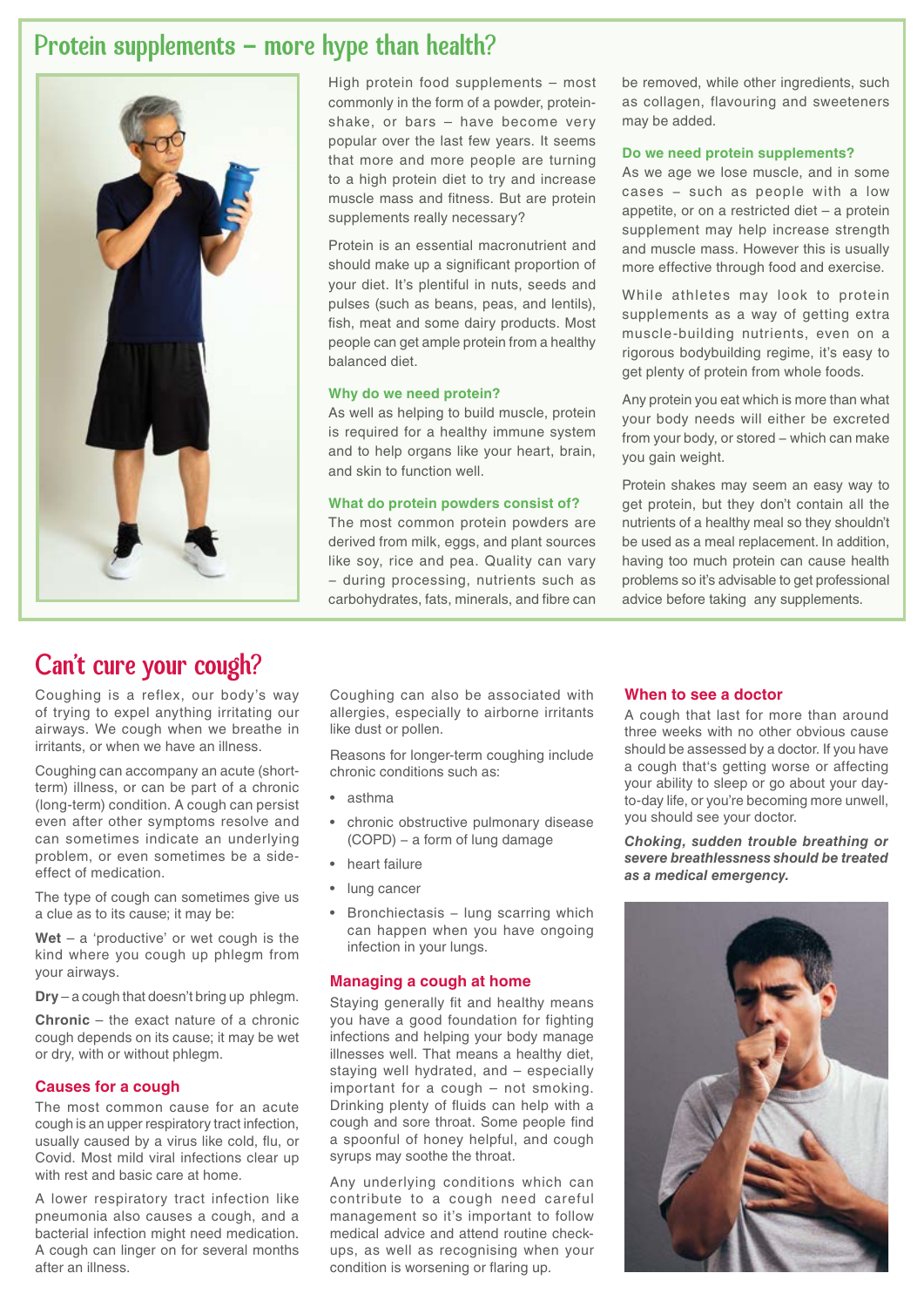### Insight into iron  $-$  can our bodies have too much?

Iron is an essential nutrient in your body, and iron-deficiency anaemia is a common problem that most people are aware of. However, not as many people know that it's possible to have too much iron in our bodies, and that this can be a serious condition.

#### **What is iron?**

Iron is a metallic element which is found in small amounts in lots of different foods; especially meat, eggs, dark green leafy vegetables and various pulses like lentils, beans and peas. We don't need a lot of iron in our diet, but if we get too little we can become unwell. This is why iron is a common component of many vitamin and mineral supplements, but supplements containing iron aren't suitable for everyone.

#### **How is iron used in your body?**

Your body can control the amount of iron it absorbs and this is regulated  $\begin{bmatrix} 2. & A \text{ form of} \end{bmatrix}$ according to your existing iron stores.

The main reason your body has a The main reason your bouy has a<br>continued need for iron is because your red blood cells use an iron compound to bind oxygen. A continuous oxygen supply for every cell in your body, and iron in your blood means it can travel through your blood stream and be delivered to all the cells. Iron is also essential for various other processes in your body, including the production of some hormones. 6. A substance that causes an allergy

#### **Too much iron**

The people most at risk of serious complications from an overdose of iron are children. It's rare to get too much iron from a normal diet, but taking too many vitamin supplements can cause serious illness. Adults most at risk of iron toxicity are those who either overdose on iron supplements – accidentally or deliberately  $-$  or those who take high doses of iron supplements for a long time. Too much iron in the body can cause organ damage, coma and even death.  $\frac{1}{2}$ . An extremely small particle that causes a disease which spreads from one person to another person to another person to another person to another person to another person to another person to another person to an

There is also a relatively rare condition called haemochromatosis which means that people accumulate too much iron in their blood. This doesn't usually cause any symptoms, and is often found during blood tests for other complaints. The usual treatment for haemochromatosis sounds out-dated – regular bloodletting!

If you have any reason to think you may be low in iron, talk to your doctor before taking any supplements.

## HIDDEN WORD

Find the hidden word in the bold squares by filling the answers of the clues in the puzzle. The puzzle of the puzzle of the puzzle. The puzzle of the puzzle of the puzzle of the puzzle of the puzzle of the puzzle of the pu clues in the puzzle. Answer is on the back page.



- 1. B.... cancer can be treated effectively if it is detected and treated early
- 2. A form of mucus produced by your lungs and lower respiratory tract
- 3. Nuts, pulses, meat, fish, and chicken are good sources of this macronutrient
- 4. Beans, peas, and lentils
- 5. A blood condition commonly caused by a lack of iron in your diet
- 6. A substance that causes an allergy
- bus oxygen **be tracted and treated and treated and treated and treated and treated early in the canonical experimental and treated and treated and treated and treated and treated and treated and treated and treated and tre**
- r body, and **by and allower respirators and lower respirators** and lower respiratory tractory tractory tractory t<br>8. Occurring for a short time (short-term)
	- 9. Relating to breathing, or the organs of the body that are used in breathing
- 3. Nuts, pulses, meat, and chief this meansure of this meansure of this meansure are good sources of this macronutrient in your body.
- $\frac{1}{100}$  beans, and leads in the lentils of the stremely small particle that causes a disease which spreads from one person  $\text{Solution of}$  **b**  $\blacksquare$  **computer** by a lack of iron in  $\blacksquare$  is a lack of iron in  $\blacksquare$  in  $\blacksquare$  is a lack of iron in  $\blacksquare$ to another

#### Winter fruit salad 7. Continuing for a long time (long-term) **8. Occurring for a short-term is the state**

<sup>1</sup> Fruit salads don't always have to be a summer dish. Try this simple, colourful it too much are used to be the body that are used to be a summer dish. Try this simple, colourful *and healthy fruit salad using delicioua winter fruit.* 6-8 servings  $\frac{1}{10}$  metalling to  $\frac{1}{10}$  found in small amounts in  $\frac{1}{10}$  for  $\frac{1}{10}$  for  $\frac{1}{10}$  for  $\frac{1}{10}$  for  $\frac{1}{10}$  for  $\frac{1}{10}$  for  $\frac{1}{10}$  for  $\frac{1}{10}$  for  $\frac{1}{10}$  for  $\frac{1}{10}$  for  $\frac{1}{10}$ 

#### **Ingredients**

5 kiwifruit (peel and slice into rounds) 3 oranges (peel and separate in sections) 2 bananas (peel and slice into rounds) 2 pears (core and dice)

- 2 green apples (core and dice)
- 2 Tbsp finely chopped fresh mint
- 1 Tbsp fresh lime or lemon juice
- 2 Tbsp honey

#### **Method**

Combine kiwifruit, oranges, bananas, pears, apples and mint in a large bowl.

Whisk honey and juice together in a small bowl. Pour the juice mixture over the fruit and gently toss to combine.

### **Tips**

- Layer in a tall glass with yoghurt to make individual desserts.
- Decorate paylovas or tarts.
- Use the leftovers for smoothies.